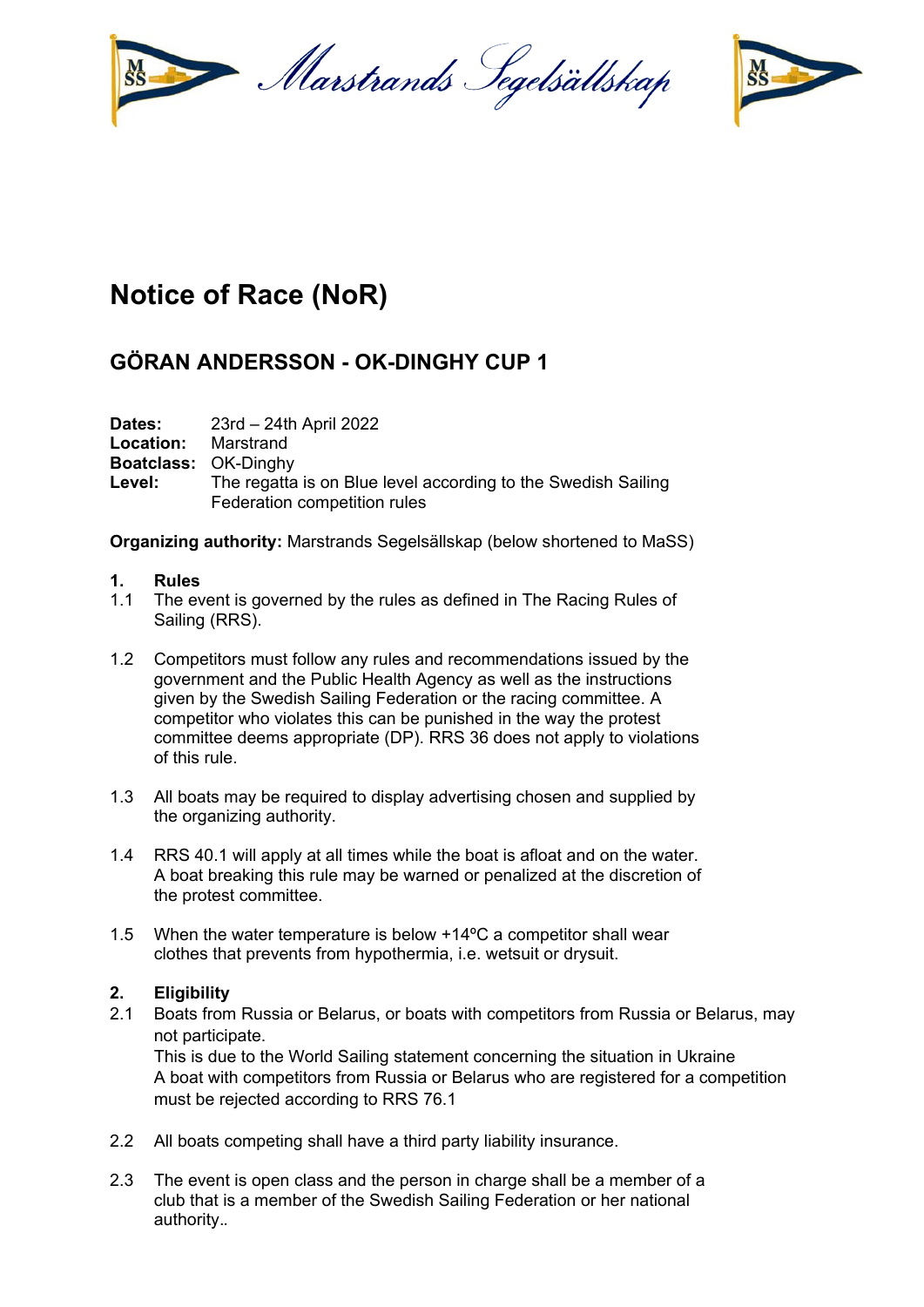

2.4 Competitors participate in the regatta entirely at their own risk. See RRS 4, Deciding to race. The organizing authority accepts no liability for property or personal injuries that someone has suffered in connection with or before, during or after the regatta.

#### **3. Entry**

- 3.1 Boats may enter the event by registrering online at Sailarena not later than Saturday 9<sup>th</sup> April 2022. www.sailarena.com/sv/se/club/mass/goran-andersson-ok-jolle-cup
- 3.2 The entry fee is 600:- SEK and is payed in Sailarena when making the entry. If the entry is withdrawn not later than 16<sup>th</sup> April before the event, or if the boat's entry is rejected by the organizing authority, the entry fee will be refunded.
- 3.3 The entry fee includes: After-sail Saturday 23rd April Competition fee to SSF 60 SEK Competition fee to VKSF 11 SEK Prizes Club costs
- 3.4 Entry after  $9<sup>th</sup>$  April can be done until 20<sup>th</sup> April against increased fee. The fee will then be 800 SEK. Information to be provided see section 4.1

#### **4. Registration and equipment inspection**

4.1 Registration with the information below, must be done in Sailarena www.sailarena.com/sv/se/club/mass/goran-andersson-ok-jolle-cup no later than 16<sup>th</sup> April. See sections 3.1, 3.2 and 3.4

 Last name and first name Sail number Club affiliation E-mail address Mobile no.

- 4.2 The person in charge shall upon request be able to verify club membership, competition license and valid measurement certificate or similar.
- 4.3 A boat, crew or equipment may be inspected at any time. On the water the race committee or the technical committee may direct a boat to a specified site for inspection.

#### **5. Arrival notification**

5.1 Arrival notification will be done not later than 23<sup>rd</sup> April 09.30 Hour in the premises of MaSS at Hedvigsholmen



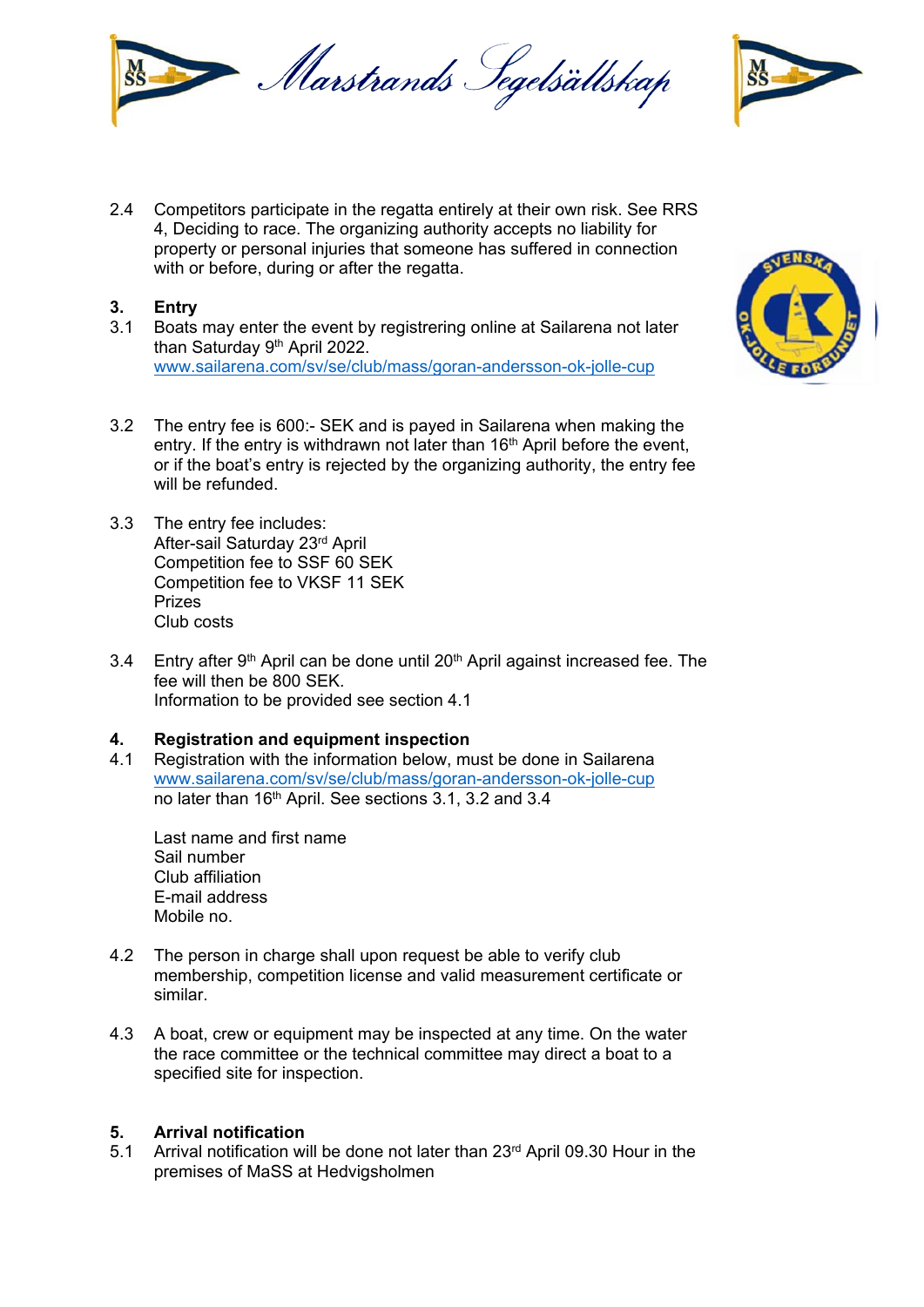



#### **6. Sailing instructions and information**

- 6.1 Sailing instructions and other official information will be available on the official notice board at Sailarena www.sailarena.com/sv/se/club/mass/goran-andersson-ok-jolle-cup We will also, as far as possible, show relevant information on one of the windows on our premises at Hedvigsholmen.
- 6.2 The race committee will when possible and appropriate broadcast information regarding the course, starting times, safety etc. on VHF channel 72 or a channel decided at the competitors meeting. The organizing committee is aware of that the competitors will not have the possibility to carry VHF. This service is primarily intended for coaches, visitors and for our own organization



#### **7. Schedule**

7.1

| Friday 22rd April                             |                                           |
|-----------------------------------------------|-------------------------------------------|
| Arrival an unloading                          | See appendix 2                            |
| Saturday 23rd April                           | 3 races are sheduled                      |
| Arrival notification                          | $08.00 - 09.30$                           |
| Competitors briefing                          | 09.40 at MaSS premisis                    |
| First warning signal for the day              | 10.55                                     |
| After-Sail                                    | Approx. 16.30 at MaSS premisis            |
| Sunday 24th April                             | 3 races are sheduled                      |
| First warning signal for the day              | 09.55                                     |
| As soon as the last race has been<br>finished | Prize giving ceremony at MaSS<br>premisis |

7.2 No race will start after 15.00 Hour on Sunday 24<sup>th</sup> April

#### **8. Format**

- 8.1 6 races are scheduled.
- 8.2 The event will consist of a series of races with all boats in the same class in the same fleet

#### **9. Venue and course**

- 9.1 The venue is on the fiord of Marstrand
- 9.2 The course will be a winward/leeward course as described in the sailing instructions.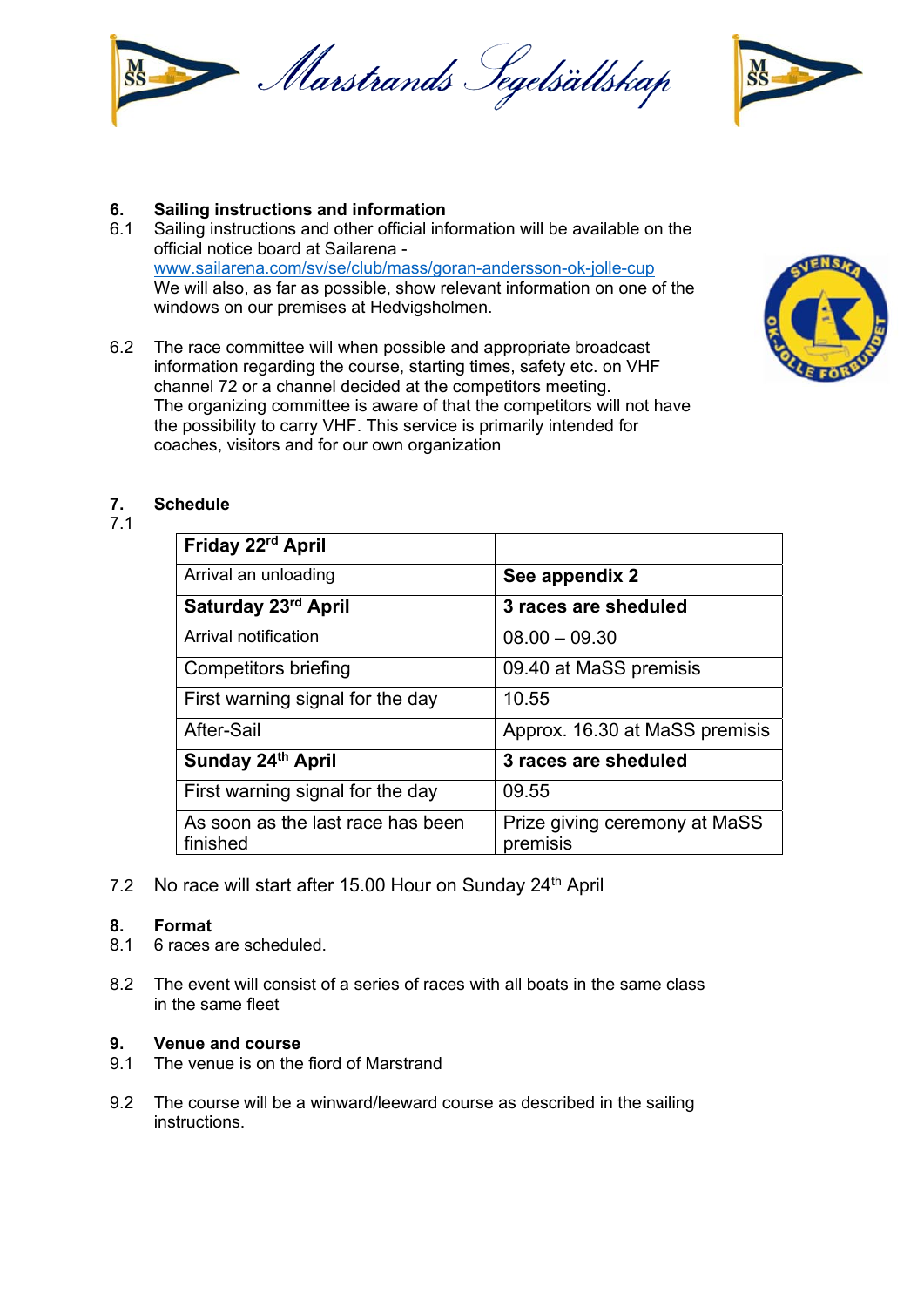



#### **10. Protests and penalties**

- 10.1 RRS appendix P will apply.
- 10.2 Amending RRS §44.1 and §44.2 changes the two-turn penalty ton oneturn penalty.
- 10.2 RRS appendix T1 will apply.

#### **11. Scoring**

- 11.1 RRS A5.3 will apply.
- 11.2 The race committee will make no changes to the results 24 hours after the last race as provided for in RRS 90.3e.*.*
- 11.3 RRS A2.1 is changed so that with three or less races, no score will be excluded. After more than three races one score will be excluded.

#### **12. Prizes**

- 12.1 Club prizes for  $1^{st}$ ,  $2^{nd}$  and  $3^{rd}$  place
- 12.2 There may be sponsors prizes

#### **Contacts:**

| <b>Project leaders:</b>       | Kicki Hedström +(46) (0)733-330486  |
|-------------------------------|-------------------------------------|
|                               | Eva Hansson +46 (0)707-71 52 81#    |
| <b>National Race Officer:</b> | Petter Vedin +46 (0)705-64 44 88    |
| Club president:               | Marcus Blomberg +46 (0)708-13 84 45 |

**Date:** 2022-03-16

NRO Peter Söderberg

Appendix 1 Where to stay in Marstrand during the Cup Appendix 2 Venue

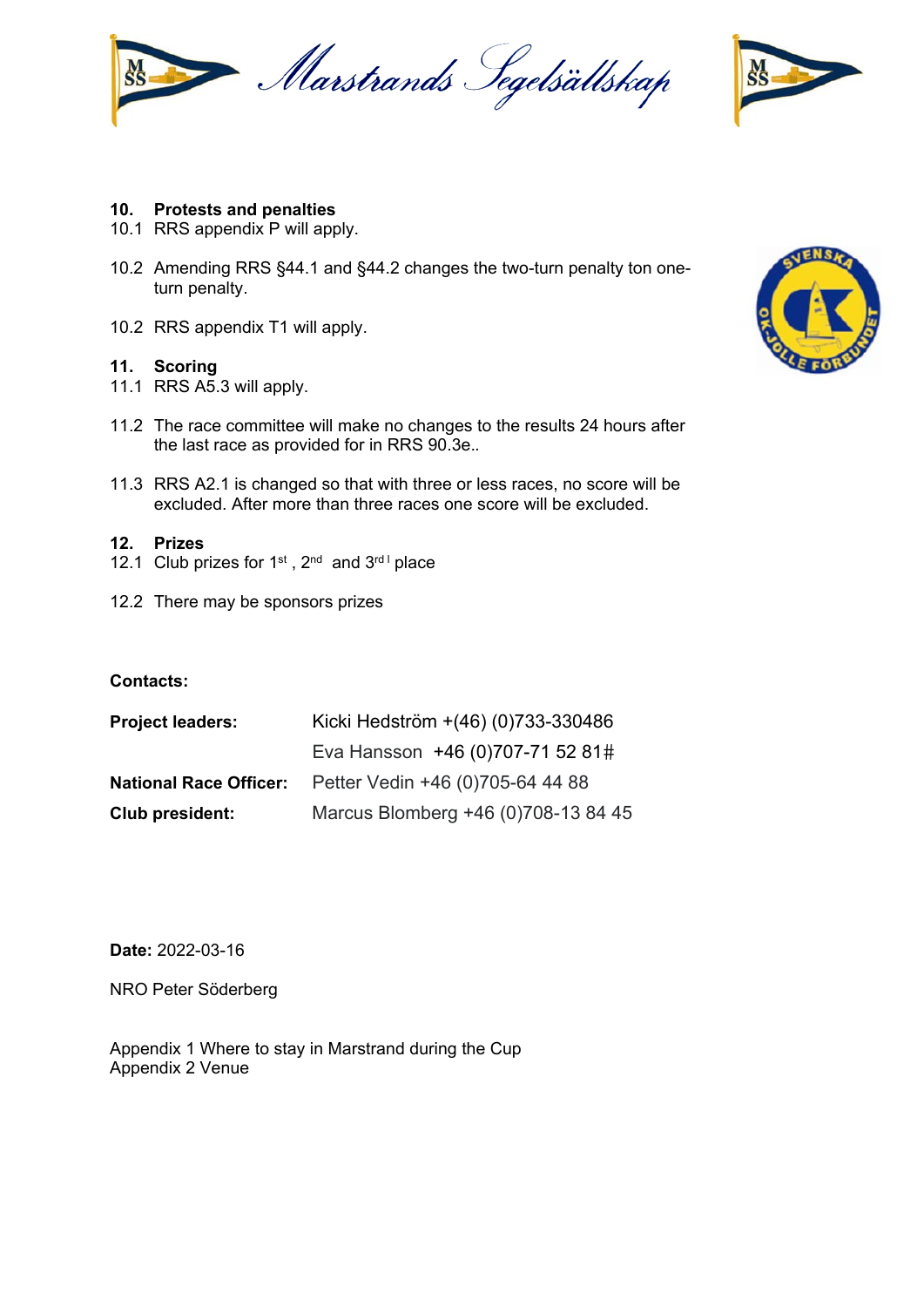Marstrands Segelsällskap



## Appendix 1

## **Where to stay in Marstrand during the Cup**

**(locations – see appendix 2 – venue)** 

**Camping and cottages** 

www.marstrandscamping.se Tel: +46 (0)303-605 84 info@marstrandscamping.se

### **Hotel close to launching area**

www.marstrands.se/en/ Telefon: +46 (0)303 240 200 hej@marstrands.se

## **Apartment Hotel on Marstrand island**

www.villa-maritime.se +46 (0) 303-610 25 info@villa-maritime.se

### **Hotel with family rooms in the Maerstrand fortress**

www.carlstenssoldathotell.se Tel: +46 (0) 303-602 65 cs@carlstenssoldathotell.se